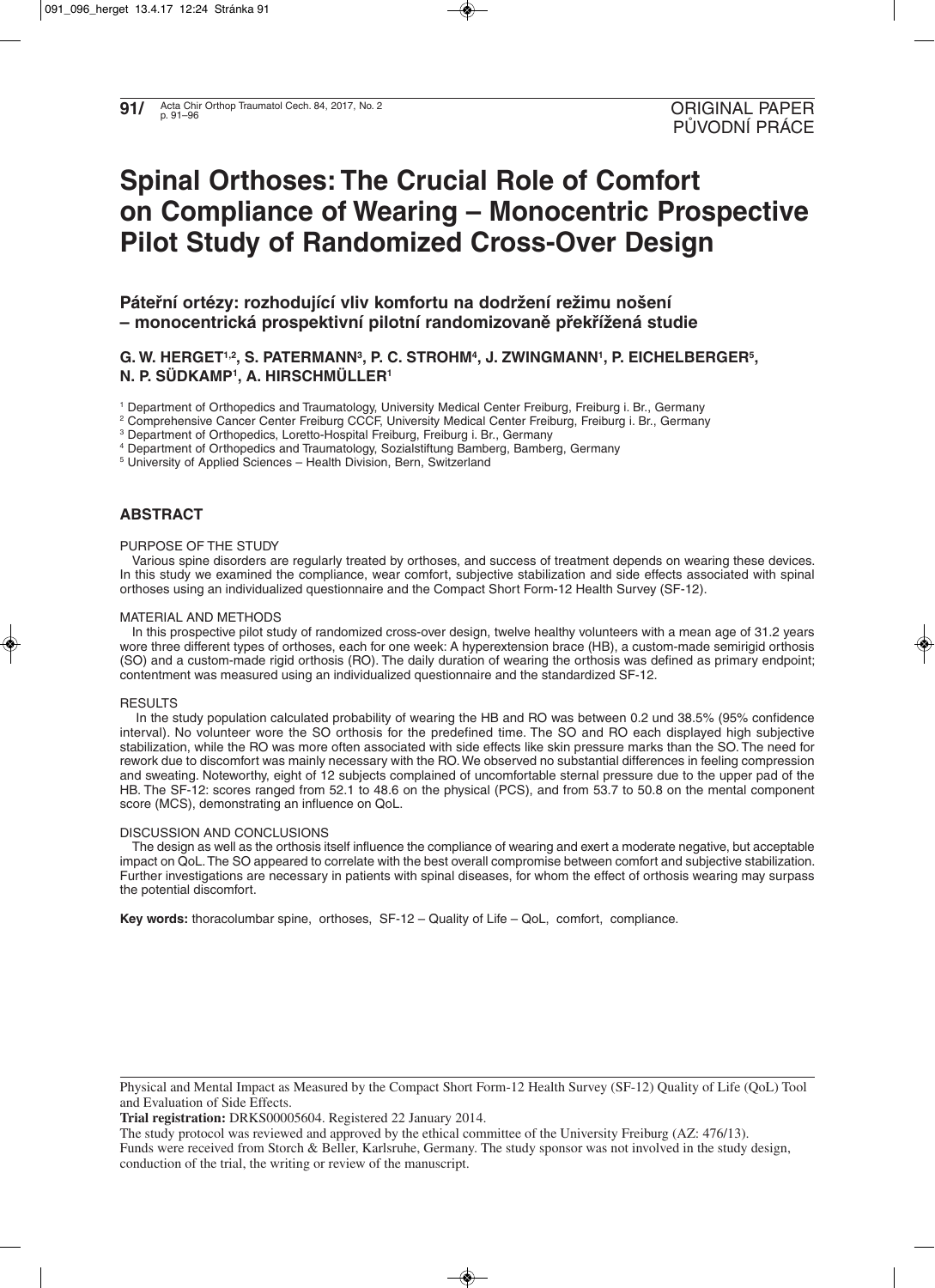# **INTRODUCTION**

Various spinal diseases including scoliosis, fracture and spinal metastasis are treated by external stabilization using orthoses, and success of treatment depends on wearing these devices (3, 5, 8). There are different styles and designs to facilitate this immobilization, alleviate back pain, and ensure correct posture (3, 5, 8, 14).

There is controversy in the literature on the effectiveness, necessity and possible complications associated with this external stabilization by orthoses (7, 9). The latter includes skin defects, discomfort (1, 16) and emotional distress (10). These factors can affect the compliance of wearing an orthosis and influence the quality of life  $(OoL)$ .

This health-related QoL is now widely accepted as a key outcome measure in patients with chronic illness, including heart diseases, cancer and others (6, 11, 13, 18). As a result, health care providers and clinicians are paying more attention to patients' perceptions of their health status and the effectiveness of the treatments they are receiving (13).

The purpose of this prospective pilot study was to

- a) compare three different spinal orthoses with respect to the compliance as measured by wearing time.
- b) to evaluate stabilization and side effects subjectively such as comfort, skin pressure marks, and sweating.
- c) to measure physical and mental impacts by administering the compact short form-12 Health Survey (SF-12) quality of life tool.

## **MATERIAL AND METHODS**

## **Study population**

Twelve individuals volunteered for this study. All were in good health, none had any history of back pain during the last few years, and none had spinal surgery in the medical history.

## **Orthoses**

One commercially available spinal orthosis and two custom-made orthoses were compared:

- 1. The 3-point hyperextension brace (HB) with ratchetcloser (medi® GmbH & Co. KG, Bayreuth, Germany),
- 2. A custom-made semirigid orthosis (SO), and
- 3. A custom-made rigid orthosis (RO, HeJu Orthosis, Storch&Beller, Karlsruhe, Germany) (Fig. 1).

Prior to fitting the HB, an orthotist took detailed trunk measurements and each subject was fitted with the bestsuited orthosis. The custom-made SO was constructed directly on each subject by applying plaster bandages using 3M™ *Soft Cast* (3M Medica, Neuss, Germany) and Cellacast® Xtra (Lohmann & Rauscher GmbH & Co. KG, Neuwied, Germany). For the RO, the orthotist took detailed trunk measurements orthosis and a threedimensional scan. The orthosis was then produced via CAD technique out of polyethylene. The same orthotist was present at all testing sessions and was responsible for fitting and adjusting the orthoses prior to and during data collection.

#### **Volunteers' data**

The volunteers' data covers age, sex, weight, height and BMI.

#### **Study design**

Monocentric pilot study of randomized cross-over design (three therapies one week each). As specified in the study protocol, the primary endpoint was the compliance with the scheduled daily duration of wearing the orthosis: 14 hours per day on five of seven days of the week and at least ten hours on the remaining two days. The full analysis set (FAS) includes all randomized patients. The defined endpoint was analysed according to the intention-to-treat (ITT) principle using a logistic mixed model. Statistical programming was performed with the SSPS Predictive Analytics (IBM).

## **Data from the individualized questionnaire**

Data from the individualized questionnaire included comfort (overall comfort, comfort when sitting and standing, respectively), compression and sweating measured by a rating scale from 1–6 (1: excellent, 2: very good, 3. good, 4. fair, 5: poor, 6: very poor). Side effects like skin pressure marks, discomfort (during movements,



*Fig. 1. a – 3-point hyperextension brace (medi®, Bayreuth, Germany), b, c – custom-made semirigid orthosis, d, e – custommade rigid orthosis.*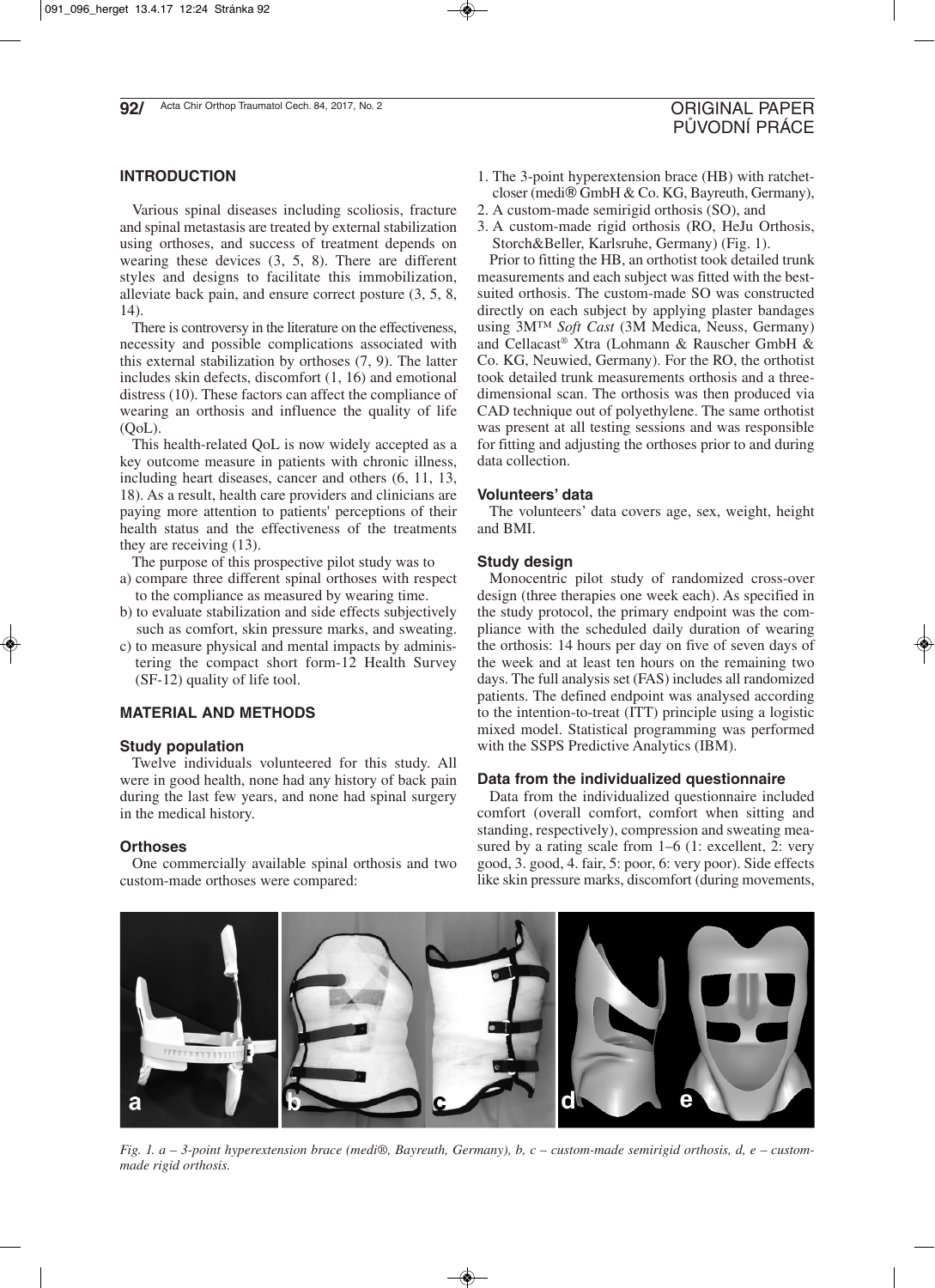breathing, eating), the need for rework and subjective stabilization were evaluated as absolute numbers.

## **The Short Form-12 Health Survey (SF-12)**

We used the SF-12v2 as a generic self-report health status instrument. Information from all 12 items was utilized to calculate the physical component score (PCS) representing the physical health (PH) domain and the mental component score (MCS) representing the mental health (MH) domain. Scores were obtained using the standard scoring algorithm and descriptive statistics calculated; they range from 0 (worst possible health QoL) to 100 (best possible QoL). The mean values of SF-12 scores calculated for this study cohort were compared with general US populations, including healthy adults and patients with chronic diseases as reported by the National Survey of Functional Health Status (12). Statistical significances of PCSs and MCSs between the different orthoses were calculated using the t test.

## **RESULTS**

## **Demographic data**

Mean age of the 12 volunteers (3 males and 9 females) was 31.3 years (range 22–67 years). The mean weight was 71.8 kg (range, 51–99 kg), mean height 1.71 m (range, 1.60–1.94 m) and mean BMI 24.2 (range 17.4–33.1). All except one (long size) were standard size HBs, and all SOs and ROs, respectively, were custom made.

## **Descriptive analysis data**

## *a) Primary endpoint – compliance with the planned daily period of wearing the orthoses*

In the study population the calculated probability of wearing the HB and RO, respectively, was between 0.2 und 38.5%. For the SO no confidence interval could be calculated as none of the volunteers wore the orthosis for the predefined time. To further analyse the compliance, we calculated the wearing time of each orthosis separately. Descriptive analysis is as follows: mean wearing time in hours (mean  $\pm$  SD) was 11.75  $\pm$  1.02 with a minimum of 9.9 and a maximum of 13.5 for HB,  $11.57 \pm 1.22$ with a minimum of 9.3 and a maximum of 12.9 for SO

and  $10.63 \pm 2.1$  with a minimum of 7 and a maximum of 13.1 for RO (Table 1).

# *b) Summary of further descriptive statistics for variables of interest (comfort, side effects)*

Assessments of comfort and side effects are illustrated in table 2. Applying a rating scale from 1–6 (1: very good, 2: good, 3: satisfactory, 4: fair, 5: poor, 6: very poor), overall comfort was  $2.9 \pm 1.0$  (range: 2–5) for HB,  $2.2 \pm 0.7$  (range: 1–3) for SO and  $3.2 \pm 0.8$  (range: 2–4) for RO. The overall compression feeling as well as sweating ranged from 1 to 4 for all orthoses, except for compression in conjunction with the SO (range: 1–5). The highest overall wearing comfort value was "good" in  $41.7\%$  with the HB,  $50\%$  "good" with the SO and 41.7% "fair" with the RO. The difference in overall comfort was significant ( $p = 0.02$ ). We detected no other significant correlations. The SO and RO demonstrated high subjective stabilization (in seven volunteers for each), the HB the worst stabilization. Skin pressure marks were detected in conjunction with the HB (1x), the SO (3x) and the RO (4x), and the RO triggered the most rework due to side effects. Eight of 12 subjects complained of uncomfortable sternal pressure from the HB's upper pad.

In summary, 11 of 12 volunteers found the SO to be the best compromise between stabilization and subjective comfort.

## *c) Impact on the physical and mental component of QoL – SF-12 Evaluation*

Table 3 presents the means and standard deviations of the PCS and MCS of volunteers wearing the three different orthoses and the comparison with the scores from the National Survey of Functional Health Status (NSFHS) with healthy adults and individuals having different chronic conditions (12).

Scores on the PCS ranged from a high of 54.3 (SD 6.2) for healthy adults to a low of 38.8 (SD 10.0) for patients with heart disease (12). It was 52.1 (SD 4.3) for the HB, 51.4 (8.6) for the SO and 48.6 (SD 7.7) for the RO. All orthoses ranked under the first 5 of 10 items in between the healthy adults and the general US population. The MCS score was 50.8 (SD 11.4) for the HB,

|  | Table 1. Wearing time of each different spinal orthosis |  |
|--|---------------------------------------------------------|--|
|--|---------------------------------------------------------|--|

|                | Daily wearing time of orthosis (hours) | Mean $\pm$ SD    | 95% CI        | <b>Minimum</b> | <b>Maximum</b> |  |
|----------------|----------------------------------------|------------------|---------------|----------------|----------------|--|
| Mean           | НB                                     | $11.75 \pm 1.02$ | $11.1 - 12.4$ | 9.93           | 13.50          |  |
|                | <b>SO</b>                              | $11.57 \pm 1.22$ | $10.8 - 12.4$ | 9.29           | 12.86          |  |
|                | R0                                     | $10.63 \pm 2.05$ | $9.3 - 11.9$  | 7.00           | 13.14          |  |
| <b>Minimum</b> |                                        |                  |               |                |                |  |
|                | HB                                     | $9.54 \pm 1.23$  | $8.8 - 10.3$  | 7.00           | 12.00          |  |
|                | SO.                                    | $9.67 \pm 2.00$  | $8.4 - 10.9$  | 6.00           | 12.00          |  |
|                | R <sub>0</sub>                         | $8.67 \pm 1.83$  | $7.8 - 10.1$  | 6.00           | 12.00          |  |
| <b>Maximum</b> |                                        |                  |               |                |                |  |
|                | HB                                     | $13.71 \pm 1.63$ | $12.7 - 14.7$ | 11.00          | 16.50          |  |
|                | <b>SO</b>                              | $13.38 \pm 1.82$ | $12.2 - 14.5$ | 11.00          | 17.50          |  |
|                | R <sub>0</sub>                         | $12.21 \pm 2.39$ | $10.7 - 13.7$ | 8.00           | 15.50          |  |

 $HB = 3$ -point hyperextension brace, SO = semirigid orthosis, RO = rigid orthosis, SD = standard deviation, CI = confidence interval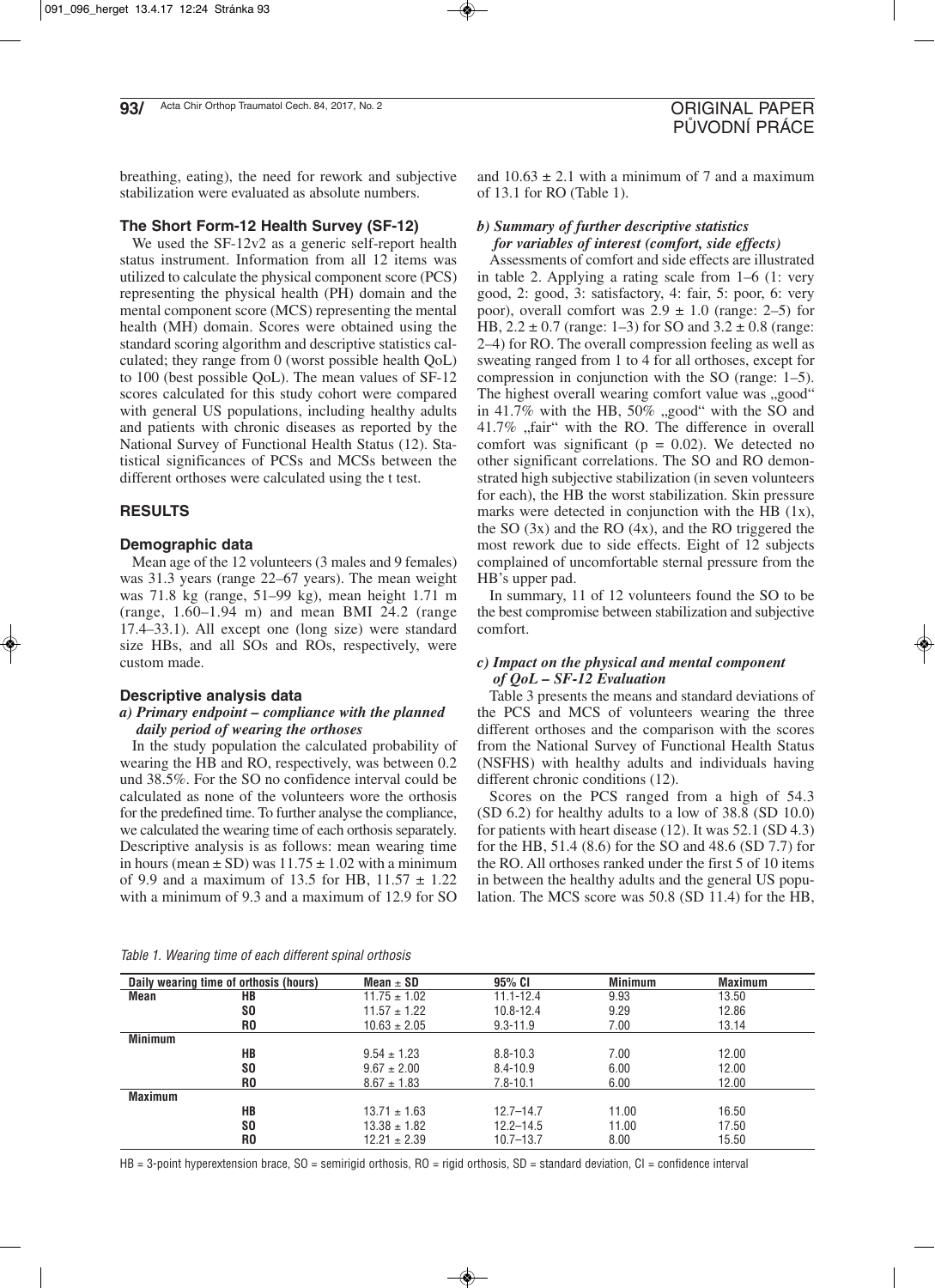| $N = 12$                       | HB                         | S <sub>0</sub>             | R0                         |
|--------------------------------|----------------------------|----------------------------|----------------------------|
|                                | <b>SD</b><br>mean          | SD<br>mean                 | <b>SD</b><br>mean          |
| Comfort (overall)              | $2.9 \pm 1.0$ (range, 2-5) | $2.2 \pm 0.7$ (range, 1-3) | $3.2 \pm 0.8$ (range, 2–4) |
| Comfort when sitting           | $3.8 \pm 1.1$ (range, 2-6) | $2.8 \pm 1.5$ (range, 1-5) | $3.5 \pm 1.1$ (range, 1-5) |
| Comfort when standing          | $2.3 \pm 0.9$ (range, 1–4) | $1.8 \pm 0.6$ (range, 1-3) | $2.2 \pm 1.2$ (range, 1–5) |
| Practicability                 | $2.9 \pm 1.2$ (range, 1-5) | $2.3 \pm 1.0$ (range, 1–4) | $3.2 \pm 0.9$ (range, 2-5) |
| Compression feeling            | $2.3 \pm 0.9$ (range, 1–4) | $3.0 \pm 1.4$ (range, 1-5) | $3.0 \pm 0.9$ (range, 1–4) |
| Sweating                       | $3.6 \pm 1.8$ (range, 1–6) | $2.6 \pm 1.4$ (range, 1–5) | $2.9 \pm 1.2$ (range, 1-5) |
| Side effects*                  |                            |                            |                            |
| Best subjective stabilization  |                            |                            |                            |
| Worst subjective stabilization | 12                         |                            |                            |
| skin pressure marks            |                            |                            |                            |
| corrections / rework           |                            |                            |                            |
| sternal compression            |                            |                            |                            |
| displacement during move.      |                            |                            |                            |
| discomfort (breathing)         |                            |                            |                            |
| discomfort (eating)            |                            |                            |                            |
| Best compromise $(c + s)$      |                            |                            |                            |
| Best choice                    |                            |                            |                            |

HB = 3-point hyperextension brace, SO = semirigid orthosis, RO = rigid orthosis, move = movements, c = comfort, s = stabilization, SD = standard deviation. Rating scale: 1: very good, 2: good, 3. satisfactory 4. fair, 5: poor, 6: very poor. \* Side effects were gives as absolute numbers

Table 3. Physical and mental component scores of volunteers wearing different spinal orthoses compared with general US populations, including healthy adults and patients with chronic diseases

|                        | <b>PCS</b>  | Rank* | <b>MCS</b>     | Rank* |
|------------------------|-------------|-------|----------------|-------|
|                        | Mean (SD)   | Rank* | Mean (SD)Rank* |       |
| Healthy adults†        | 54.3(6.2)   |       | 52.3(7.9)      |       |
| Hyperextension brace   | 52.1(4.3)   |       | 50.8(11.4)     |       |
| Semirigid orthosis     | 51.4(8.6)   |       | 53.7(4.8)      |       |
| General US population† | 49.6(9.9)   |       | 49.4 (9.8)     |       |
| Rigid orthosis         | 48.6 (7.7)  |       | 53.1(5.6)      |       |
| Depression+            | 45.6 (11.7) |       | 37.4 (10.8)    | 10    |
| Hypertension†          | 43.7 (10.3) |       | 49.1 (9.5)     |       |
| Liver disease †        | 42.0(12.1)  |       | 44.1 (12.9)    |       |
| Rheumatoid arthritis†  | 40.6 (10.5) |       | 47.2 (10.3)    |       |
| Heart disease†         | 38.8(10.0)  | 10    | 48.3 (10.1)    |       |

MCS = mental component score, PCS = physical component score, SD = standard deviation, NIDDM = Non-insulin-dependent diabetes mellitus. \*Higher rank indicates better functioning. † according to (18)

53.7 (SD 4.8) for the SO and 53.1 (SD 5.6) for the RO. Also in that score, all of the orthoses ranked in the first half of all ten items. No significant differences were found in the PCS or in the MCS between the volunteers who have worn the three different orthoses.

## **DISCUSSION**

Spinal diseases such as scoliosis, fracture, spondylodiscitis and bone metastasis can be treated conservatively by spinal orthoses (2, 3, 5, 8, 9, 14, 15). Success of such treatment depends on wearing the devices, while the "ideal" orthosis is functional, fits well, and is cosmetically acceptable. Further, it should be light in weight and easy to use.

In addition, to assessing the radiological and functional outcomes of wearing orthoses, patient-centred outcomes need to be evaluated. These includes pain, anxiety, activity status, and QoL (7). In this study, we investigated three different spinal orthoses including a commercially available 3-point hyperextension brace (HB), a custommade semirigid orthosis (SO), and a custom-made rigid orthosis (RO). All of these are used daily in routine acitivities. We carried out the investigation to evaluate potential side effects by paying particular attention to the compliance with treatment while assessing wearing times. Furthermore, we studied comfort, subjective stabilization, and side effects via a questionnaire. The SF-12 was administered to measure the health-related QoL (6, 11, 18, 19).

The first and most obvious of our results was that almost none of the volunteers wore their orthosis for the entire specified time (only two of the volunteers revealed 100% compliance). This may be because healthy people do not tend to perceive any advantage or positive effect from wearing an orthosis. In contrast, the use of orthoses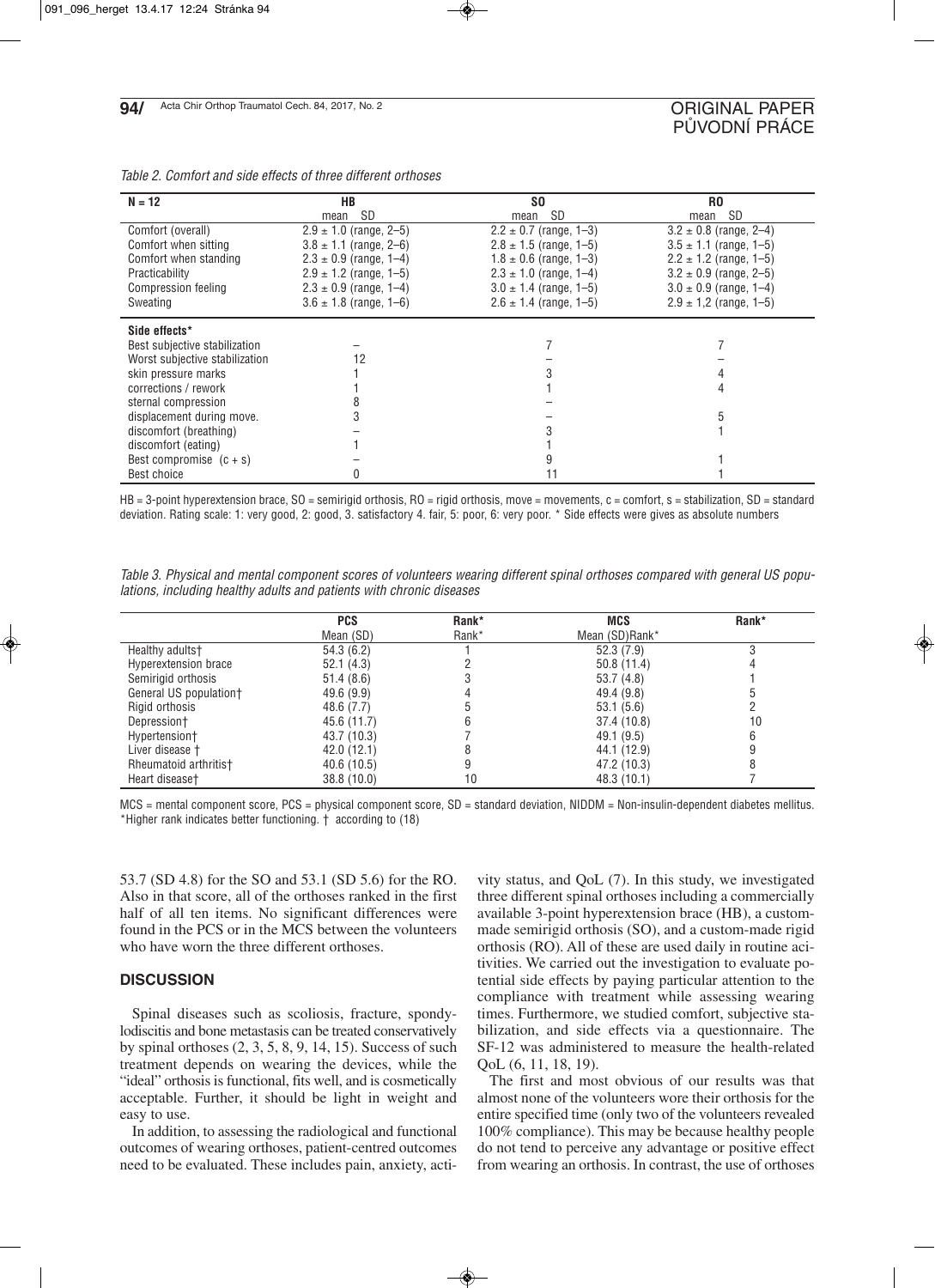in patients with different spinal diseases may alleviate pain by stabilization and limiting movements. The SO and RO correlated with the best subjective stabilization. The HB exhibited the worst stabilization (as rated by all subjects), and orthosis may primarily work as a "reminder" of an upright position.

All three orthoses triggered side effects. Every orthosis by definition causes some degree of compression on the body. Remarkably, even the HB with its relatively small pad caused sternal compression and discomfort in eight of 12 volunteers. Skin pressure marks were detected in conjunction with the HB  $(1x)$ , the SO  $(3x)$  and the RO (4x). Sweating was another relevant side effect. That factor was most disturbing in conjunction with the HB, but less so in the SO and RO – surprising, since the latter two cover more of the body surface. In a study by Tezer et al. of 48 patients who suffered a thoracolumbar fracture treated non-surgically with a brace, two patients fitted with a body cast complained of sweating and three patients treated with TLSO complained of skin problems; other complications such as emotional distress were not reported  $(16)$ .

It is notable that, besides side effects, 75% of our subjects graded the HB as good or satisfactory, as did 83.3% the SO and 58.5% the RO. 11 of 12 subjects ultimately found the SO to be the best compromise between stabilization and subjective comfort.

We administered the SF-12v2 in this study as a generic self-report health status instrument in addition to the individualized questionnaire to obtain further information on the impact of orthoses on QoL. This includes a subset of 12 items from SF-36 (11–13, 15) covering (as a valid alternative) the same eight domains of health outcomes, including physical functioning (PF), rolephysical (RP), bodily pain (BP), general health (GH), vitality (VT), social functioning (SF), role-emotional (RE), and mental health (MH) (11, 18).

The standardized physical component score (PCS) and mental component score (MCS) from the present sample were evaluated. They were compared with the scores from the National Survey of Functional Health Status (NSFHS), with healthy adults, the general US population, and individuals having different chronic conditions (e.g., depression, hypertension, liver disease, rheumatoid arthritis, and for patients with heart disease) (12). In our healthy volunteers the scores on the PCS ranged from 52.1 (SD 4.3) in conjunction with the HB, 51.4 (8.6) with the SO to 48.6 (SD 7.7) with the RO, while scores ranged from a high of 54.3 (SD 6.2) for healthy adults (US population) to a low of 38.8 (SD 10.0) for patients heart disease. The MCS score was 50.8 (SD 11.4) for the HB, 53.7 (SD 4.8) for the SO and 53.1 (SD 5.6) for the RO. It is remarkable, that the PCS as well as the MCS ranged in between the healthy adults and the general US population. Moreover, PCS and MCS of the chronic diseases were all below these values, in keeping with the perceived burden of these disorders

Several other studies have investigated the impact of orthoses on QoL. They mainly addressed the treatment

of scoliosis. Climent found in his investigation, that the type of brace has an impact on QoL as measured by the QoL Profile for Spine Deformities (QLPSD), a specific instrument that measures QoL in five areas categorized as psychosocial functioning, sleep disturbances, back pain, body image, and back flexibility (4). No loss of QoL during brace wearing was reported in adolescents, in contrast to their counterparts in another study (17). A recent Cochrane review assessed the efficacy of braces in adolescents with scoliosis versus no treatment or other therapies (12). Those authors concluded that two (low quality) studies showed that bracing did not change QoL during treatment (12).

In summary, we demonstrate that the mean PCS values for healthy volunteers wearing orthoses were lower than that of healthy adults, but higher than those for patients with several chronic diseases. Regarding the MCSs: The SF-12 MCS results also vary depending on the design of the orthosis and place the different types in between healthy adults and the general US population. Therefore, findings indicate that wearing orthoses tends to have a moderate negative impact on QoL.

## **Limitations**

Appreciation for the limitations of this study is warranted: First and foremost, the data were taken from healthy volunteers with no history of spinal disease, and the (daily) activities may not have reproduced all of the spinal movements that occur during the course of a typical day. Secondly, the study group was relatively young with a mean age of 31.3 years. Patients with back pain due to spinal metastases for example, tend to be older. Nevertheless, we believe that these minor concerns do not detract from the overall validity of our results.

## **CONCLUSIONS**

Wearing an orthosis influences QoL. Almost none of our volunteers complied with the entire wearing time schedule. This may be due to the restriction of movements, a desired effect in patients with spinal disease. Stabilization was found to be good in conjunction with the RO and SO, while the HB seems to act primarily as a reminder to maintain an upright position and as a proprioceptive tool. Beside this, the orthoses' designs triggered negative side effects like sweating and skin pressure marks. In reference to the SF-12 as a generic self-report health status instrument, we noted in our cohort of volunteers that the orthoses have a moderate negative impact on QoL. The emotional aspects are influenced similar to the physical components.

Therefore and because of the side effects, patients should be continually observed for any complications, and orthoses should be fitted for a specific period. In patients with spinal diseases the stabilization and proprioceptive effects may overwhelm moderate negative impact on short term QoL, when compared to other longterm disease states. And, it has to be expected, that possible initial unhappiness or loss of freedom, will